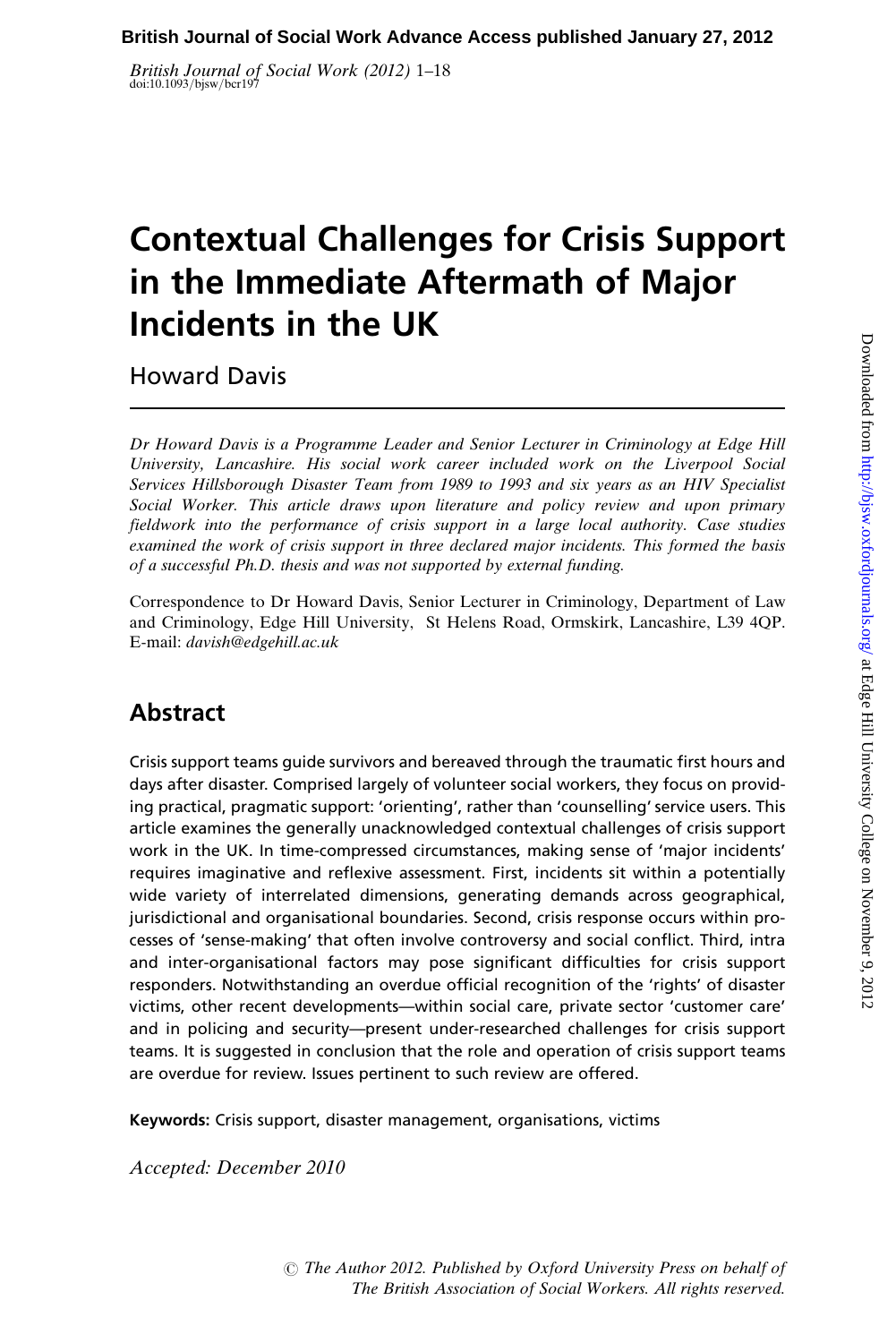## Introduction

Response to disasters may seem removed from social work's everyday concerns. The profession, it may be tempting to think, has enough problems in meeting its 'core' demands to devote resources to such remote contingencies. Yet, when disaster does strike, social workers are usually in the vanguard. 'When people are made vulnerable,' as the [Social Work Task](#page-17-0) [Force \(2009](#page-17-0)b, p. 5) notes, 'what happens next matters hugely.' This is as true for overwhelming and unforeseen major emergency as it is for the familiar and the chronic. This article discusses the complex, contextual challenges facing UK local authority Crisis Support Teams (CSTs). UK local authorities have lead responsibility for rehabilitating communities after disaster [\(HM Government, 2006\)](#page-15-0) with recent reform of emergency arrangements centring on the 2004 Civil Contingencies Act. Drawing on [Clarke's](#page-14-0) [\(2001\)](#page-14-0) Marchioness Inquiry recommendations, reforms include detailed guidance for responders. It is under these arrangements that CSTs provide structured post-disaster support [\(HM Government, 2006](#page-15-0)).

Usually comprising social workers, CSTs work with the bereaved and traumatised after mass-fatality emergencies. This article draws on disaster literature and field research. The latter considered three major incidents and was based upon forty-four interviews and the observation of managerial and operational meetings between 2004 and 2007 [\(Davis, 2011\)](#page-14-0).

The frequency of negative disaster-victim experiences indicates response problems extending beyond the micro-level. Of course, specific intra/interpersonal, team or departmental dynamics are significant (see, e.g., the impact of management 'types' after Hurricane Katrina [\(Olejarski and](#page-16-0) [Garnett, 2010](#page-16-0))) but they understate broader, contextual factors. Critical analysis requires an appreciation of the potential dysfunction, disequilibrium, overloading and poor integration of institutionalised, complex, interrelated systems. It also requires the understanding that the notion of system failure as an explanatory concept has its limitations. Systems are not simply 'functional working units, free from vested interests, social conflict or power relations' ([Scraton, 1995](#page-17-0), p. 4). Difficulties for victims can arise precisely as a result of systems functioning as intended or from structured contradictions within or between them. Where multi-agency responses systematically prioritise, say, public order above the interests of victims, or where the orientation of social work has become systematically commodified and instrumentalised to the detriment of service users, it is misleading to think in terms of 'system failures'. Here, the smooth functioning of such systems can undermine the human needs and rights of victims.

CSTs, alongside other public organisations, increasingly operate in 'conditions of "permanent whitewater" that is, social, economic and political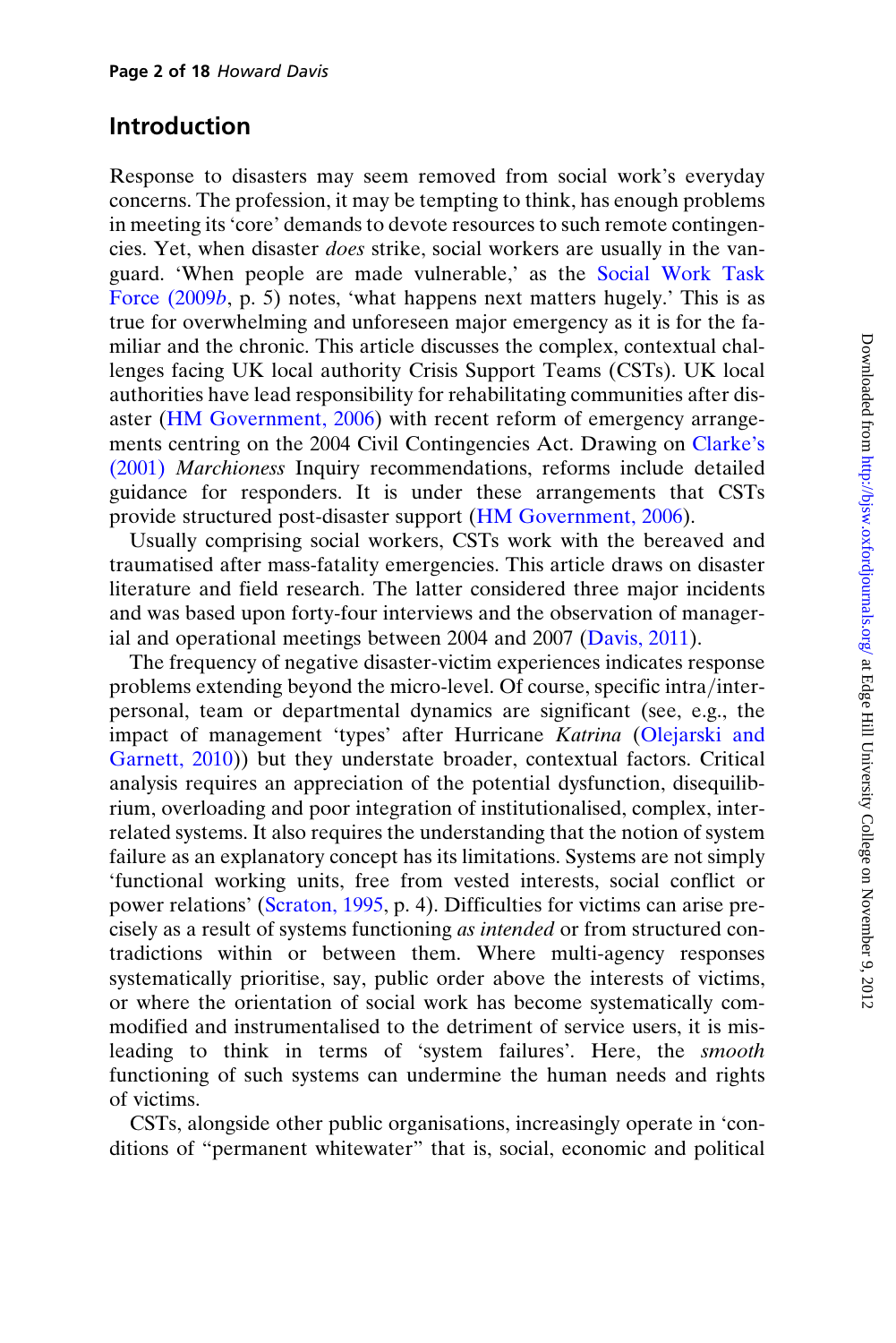environments that are fraught with risk and rapid change' ([Comfort](#page-14-0) et al., [2001](#page-14-0), p. 144). CSTs, moreover, operate in the most difficult of circumstances: the immediate aftermath of disaster. Time compression generates 'a politics of urgency ... [in which] ... it is the speed of being seen "to do something" that is brought to the fore, not time for reflection and planning' [\(Medd and Marvin, 2005,](#page-16-0) p. 44). Miscommunication, misunderstanding and conflict are common. Following brief outlines of the emergence of UK crisis support, the article considers three forms of disaster-related challenge that underpin such difficulties: those arising from the *scale*, *char*acteristics and location of incidents themselves; those arising from the social contexts of incidents; and those arising from *organisational* factors. Together, these set the challenges and the environment within which CSTs must act.

### Humanitarian response to major incidents in the UK Historical context

Towards the end of the Cold War, a new 'civil protection' discourse argued that military and paramilitary 'civil defence' lacked the legitimacy, knowledge and flexibility of local civilian responses [\(Dynes, 1994;](#page-15-0) [Alexander,](#page-14-0) [2002](#page-14-0)), fitting neatly with the UK's locally based emergency model ([Hills,](#page-15-0) [1994](#page-15-0)a). These local arrangements, however, were rudimentary. After the 1966 Aberfan tragedy, the scant welfare presence was augmented by only one additional family caseworker [\(Johnes, 2000](#page-15-0), p. 6). Even twenty years later, 'no Health or Social Services department involved in any [of the major UK disasters between 1985 and 1989] had a plan ... for long-term psychosocial response' [\(Hodgkinson and Stewart, 1991](#page-15-0), p. 67).

Things changed in the 1980s as social workers intervened after a succession of disasters ([Hodgkinson and Stewart, 1991;](#page-15-0) [Johnston and Beeson,](#page-16-0) [1993](#page-16-0); [Newburn, 1993\)](#page-16-0). The daily response to Lockerbie involved over one hundred social work staff [\(Dumfries and Galloway, 1989](#page-15-0)). After Hillsborough, social work teams were established in nine different local authorities ([Newburn, 1993](#page-16-0)). Nonetheless, responsibilities remained unclear and arrangements relied on goodwill [\(Hills, 1994](#page-15-0)b). Moreover, evidence accumulated that immediate official responses could exacerbate, rather than mitigate, disaster's impact. Victims were sometimes treated callously, left uniformed or misinformed, and denied appropriate access to the deceased and disaster sites [\(Coleman](#page-14-0) et al., 1990; [Davis and Scraton, 1997,](#page-14-0) [1999](#page-15-0); [Scraton, 1999;](#page-17-0) [North, 2000](#page-16-0)). After the *Marchioness* disaster, hands were secretly cut from twenty-five of the dead for fingerprinting ([Clarke, 2001\)](#page-14-0). A public inquiry examining the aftermath of the tragedy [\(Clarke, 2001](#page-14-0)) and broader review of emergency planning led, through the 2004 Civil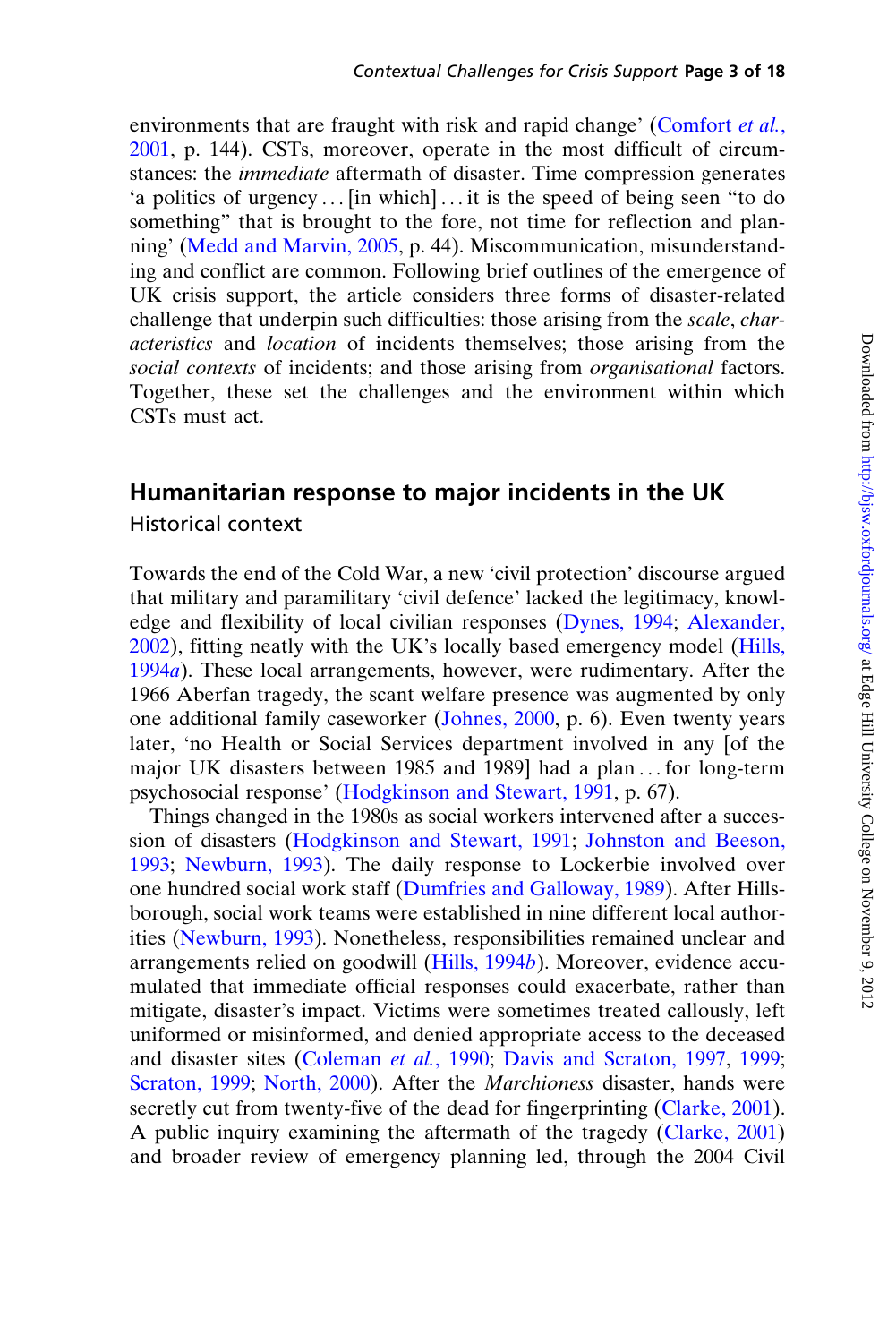Contingencies Act, to new duties, structures and guidance. Under the act, adult and children's services departments are still regarded as 'best placed to fulfil the humanitarian assistance function' [\(HM Government,](#page-15-0) [2007](#page-15-0), p. 20).

### Official guidance and crisis support

People bereaved by disaster face a bewildering array of official interventions and wider attention. Official processes include recovering and identifying the dead, informing relatives, post-mortems, arranging viewings of the deceased, civil and criminal investigations and 'managing' the media. Throughout, guidance affirms, 'care and support ... is crucial in managing the longer-term psychological effects' [\(HM Government, 2007](#page-15-0), p. 36). Local authorities have a duty to recruit and train 'an appropriate number of personnel' for emergency response [\(HM Government, 2005](#page-15-0), p. 52). Some have set up CSTs of 'skilled, vetted, trained and prepared volunteers' ready to respond to emergency ([HM Government, 2007](#page-15-0), p. 26). Drawn mainly from social services, these teams assist in:

- † Explaining procedures and processes, keeping people informed, and letting them know the roles of the agencies involved
- Explaining common reactions to crisis and stress and helping identify where specialist help is required
- † 'Signposting' to other support and services available in the community; helping people access these; assisting with form-filling
- † Fulfilling a listening role [\(HM Government, 2007](#page-15-0), p. 26).

Crisis work should 'provide practical, pragmatic support in a sympathetic manner, to complement the input of friends and family' ([Bisson](#page-14-0) *et al.*, [2007](#page-14-0), p. 1017). Good practice is therefore:

... more [about] orientating than ... treating, [it is about] mapping out for the client the sort of difficulties that might be encountered and the directions from which means to resolve the problems might be found. The goal of crisis counselling is to help the client get their bearings ([Scott and Strad](#page-17-0)[ling, 1992](#page-17-0), Appendix D, emphasis added).

# Responding to crisis? Disasters as complex challenges

If CSTs are to help victims 'get their bearings', they must first get their own. They must make sense of what is happening. 'Major incidents' vary widely across a range of dimensions. There is no single mechanical response. What is required instead is 'a comprehensive view of possible stakeholders and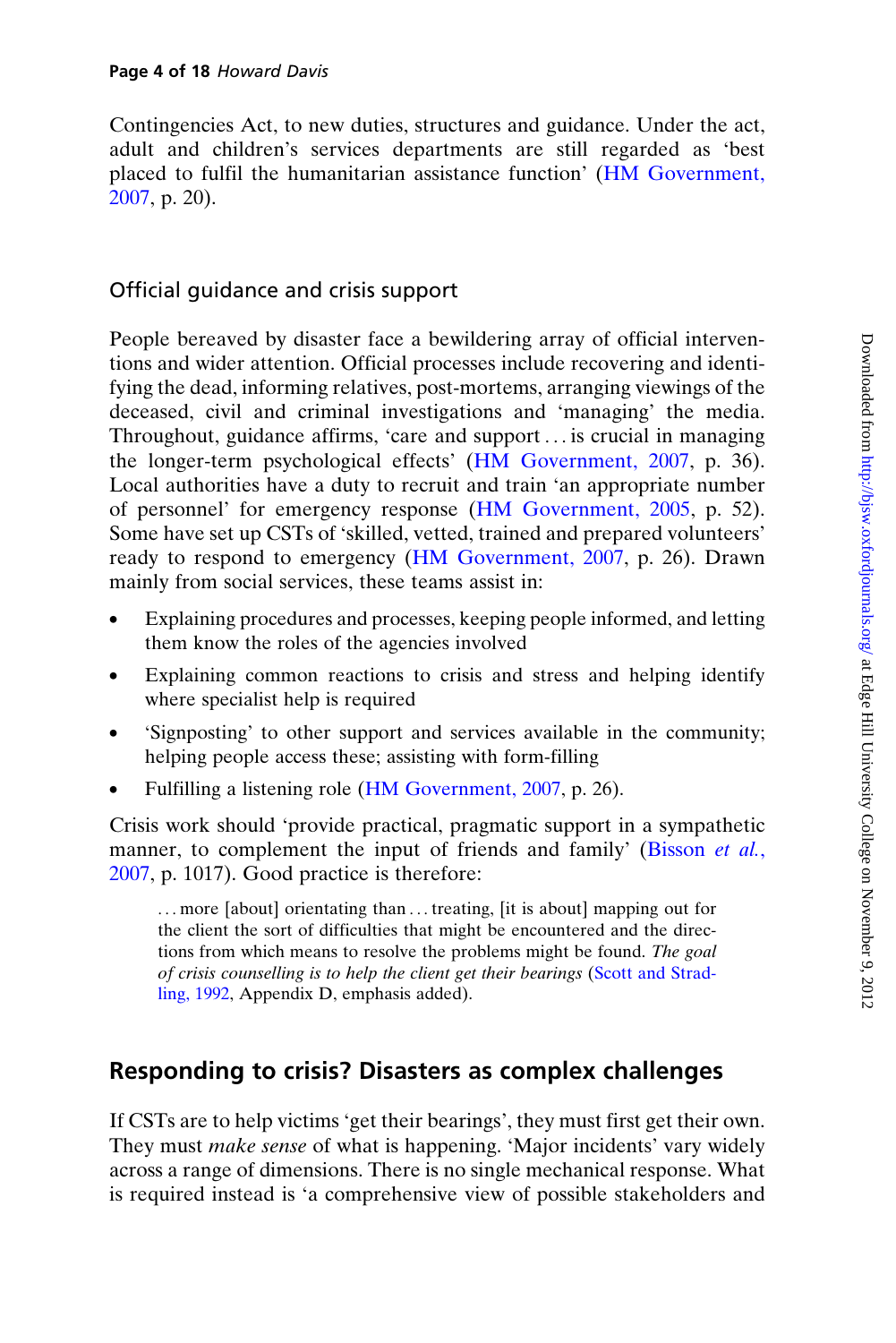| $\leftrightarrow$ | Acute                           |
|-------------------|---------------------------------|
| $\leftrightarrow$ | Invisible                       |
| $\leftrightarrow$ | <b>Effects localised</b>        |
| $\leftrightarrow$ | No fatalities                   |
| $\leftrightarrow$ | No survivors                    |
| $\leftrightarrow$ | Local survivors only            |
| $\leftrightarrow$ | No injuries                     |
| $\leftrightarrow$ | No material damage              |
| $\leftrightarrow$ | Response capacity undamaged     |
| $\leftrightarrow$ | Human 'cause'                   |
| $\leftrightarrow$ | Individual error as 'cause'     |
| $\leftrightarrow$ | Non-newsworthy                  |
| $\leftrightarrow$ | 'Blame' not an issue            |
| $\leftrightarrow$ | Victims from high status groups |
| $\leftrightarrow$ | Victims potentially 'idealised' |
| $\leftrightarrow$ | Victims homogeneous             |
|                   |                                 |

definitions of the situation' ([Rosenthal](#page-17-0) et al., 1994, p. 125). The dimensions along which disasters might vary include:

Clearly, the scale, characteristics and location of incidents are important in shaping the problems of the aftermath. Less obviously, incidents' social contexts may be significant. To declare a 'major incident' is easier than to understand its complex specificities. A third set of challenges arises from organisational issues within responses themselves. Here, at inter and intra-organisational levels, a range of factors may mitigate against appropriate response.

### Primary challenges: scale, characteristics and location of major incidents

Scale is clearly important: large incidents usually require large responses. The Lockerbie site was spread across 850 square miles and friends and relatives of victims were spread around the world. Extensive disasters, moreover, may damage response agencies themselves ([Horner, 1998;](#page-15-0) [Kendra](#page-16-0) [and Wachtendorf, 2003\)](#page-16-0). Workers themselves may suffer trauma or loss ([Dekel and Baum, 2010](#page-15-0)). Scale, however, does not, of itself, determine response. After one recent incident involving migrants, the Family and Friends Centre (FFC) remained unused. The bereaved, it seemed, were either abroad or reluctant to approach the authorities ([Davis, 2011](#page-14-0)). By contrast, the FFC for another incident involving far fewer fatalities remained busy for several days ([Davis, 2011](#page-14-0)). What was significant was not the number of survivors, but their status as, variously, victims/suspects/migrants/witnesses. So, when, after the first incident, survivors were accommodated at the Survivors Centre, it was not because they were homeless, but because officials did not want them to leave while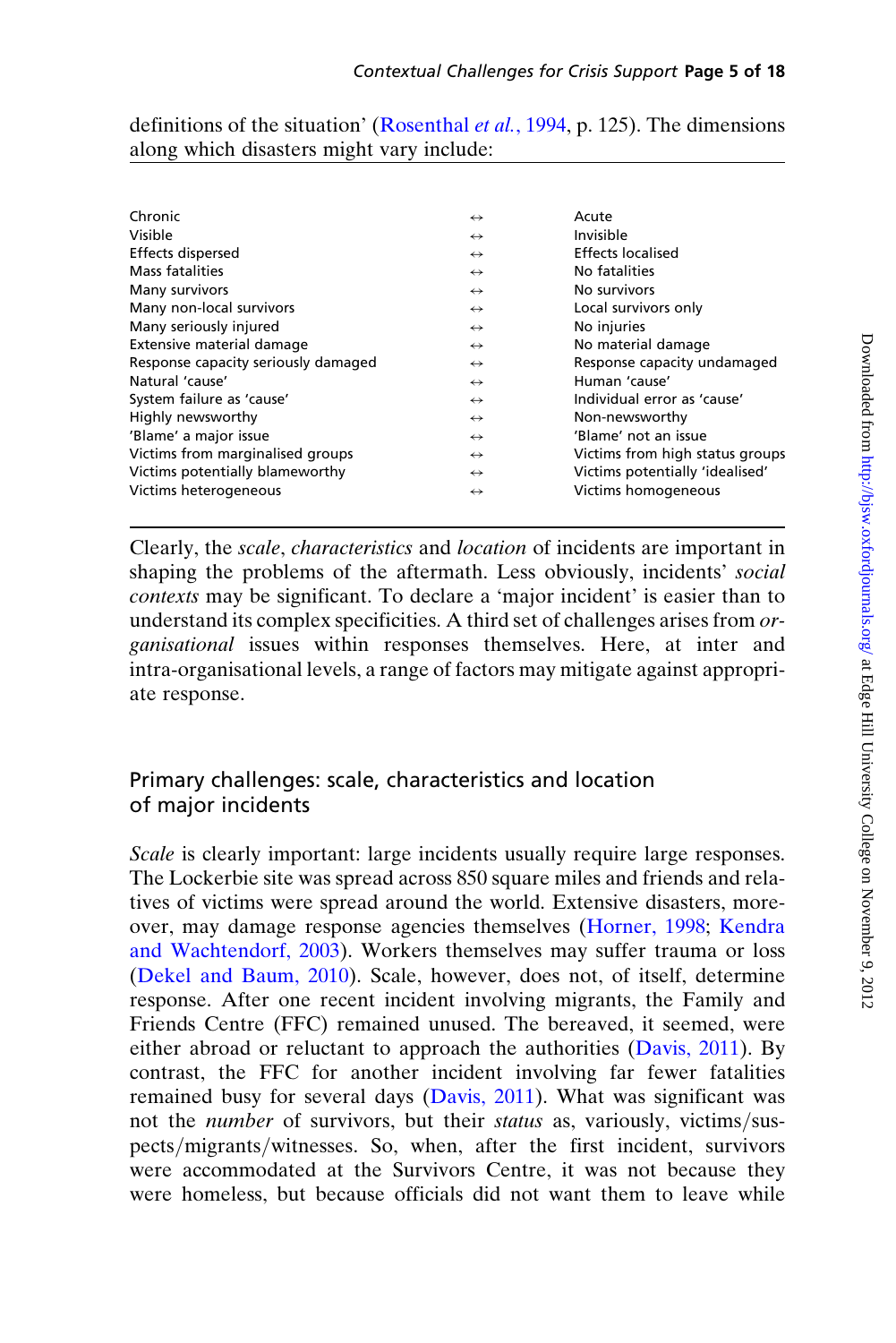investigations were continuing ([Davis, 2011\)](#page-14-0). Thus, the specific characteristics of a disaster and their relationship to organisational perceptions and priorities may be as significant as its scale. Some bereaved may be survivors. Some may be injured or homeless. Body retrieval and identification may be difficult ([Hodgkinson and Stewart, 1991](#page-15-0); [Malkinson, 2003\)](#page-16-0). Military or terrorist attacks may put workers at risk of further violence. The possibilities are wide-ranging.

Location is also important. Disaster sites may be confined or dispersed, rural or urban, accessible or inaccessible. Impact may extend well beyond the site, presenting difficulties for locally oriented services [\(Smith, 2003\)](#page-17-0). During the 2004 South Asian Tsunami, 30,000 Swedes were in the area and over 500 died ([Lennquist, 2004\)](#page-16-0). Relatives may converge from far afield. Disasters involving travellers or migrant communities raise linguistic, cultural, legal and political issues and may evoke scant sympathy ([Rosenthal](#page-17-0) et al., 1994) whilst demanding significant engagement with foreign agencies.

The significance of interrelationships between such dimensions was exemplified by the 2003 French heat-wave disaster, which claimed 15,000 lives. This was not the stereotypical impact disaster of post-9/11 imaginings. Its epicentre was 'everywhere and nowhere', the central target was 'old, isolated people' and the most dangerous place was 'at home, in bed' ([Lagadec,](#page-16-0) [2004](#page-16-0), p. 168). Possibly as a consequence, its development was unnoticed, then denied [\(Lagadec, 2004\)](#page-16-0). It was a warning against conceiving disasters in set 'frames'—frames that may obscure rather than elucidate risk. The challenges of disaster's varied contingencies are not merely organisational. They are challenges of imagination.

#### Secondary challenges: social contexts, sense-making and blame

Social contexts are significant for responders. For example, where extreme events are products of violent political conflict, workers do not stand totally apart. Professional values may be compromised and teams may fracture ([Ramon, 2004\)](#page-16-0). In civilian disasters, too, contexts shape understandings and choices. Disasters are, in short, political. The concept of 'continuity', discussed below—emphasising the continuing salience of pre-disaster arrangements and conditions at micro and macro levels through impact and aftermath—has tended in official discourse to become associated only with the needs of business resilience. However, at a theoretical level, it implies the continuing (and perhaps even enhanced) significance of pre-existing social inequalities and conflict [\(Green](#page-15-0) et al., 2007; [Tierney, 2007](#page-17-0); [Henry, 2011](#page-15-0)).

In this context, the 'threat' of disasters, for some, is that they may act as 'focussing events', 'open[ing] the policy window by dramatically highlighting policy failures' [\(Birkland, 2004](#page-14-0), p. 181):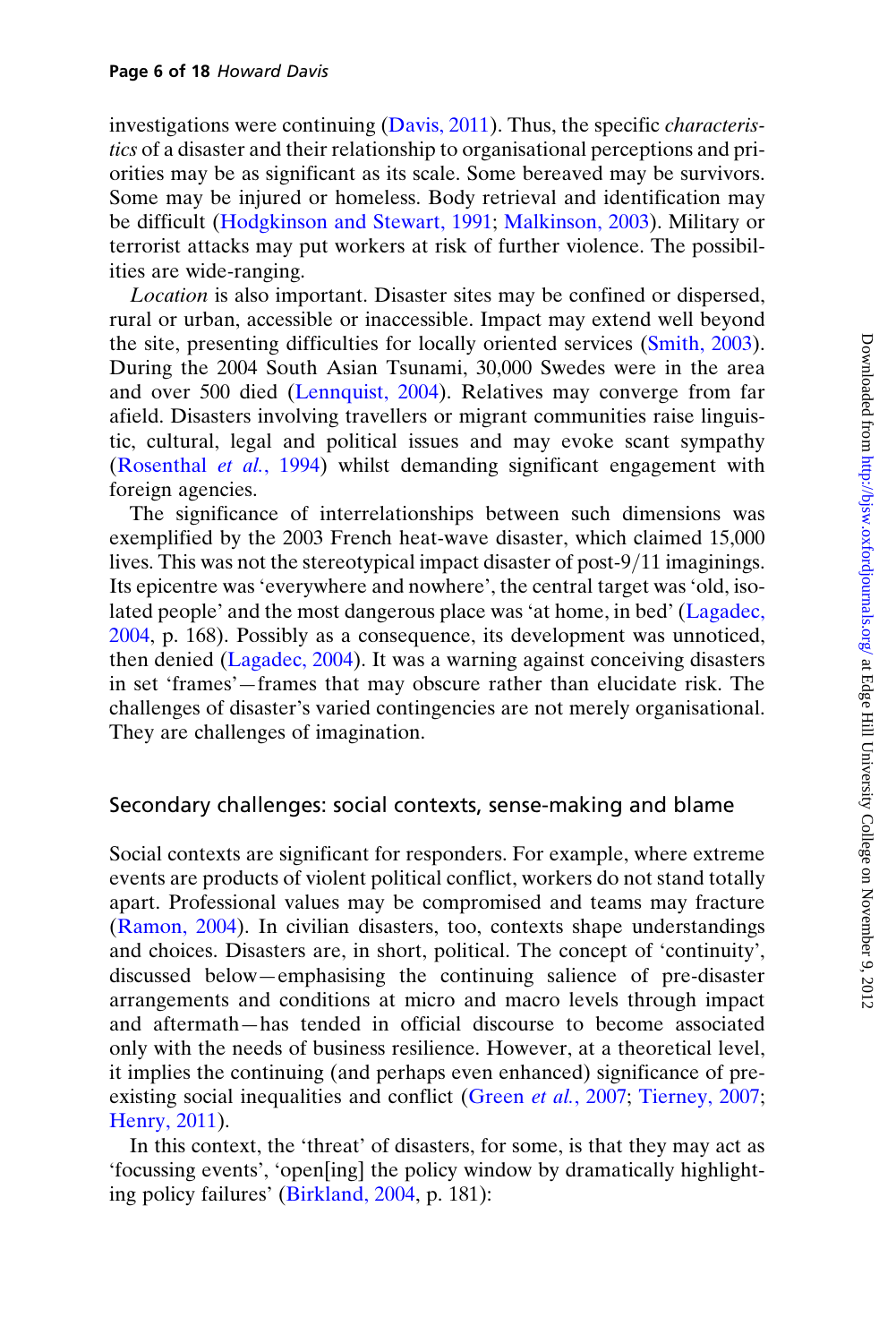Questions are asked that previously went unformulated and the answers can shed floods of light on what everyone previously failed to attend to and took for granted .... Such civic moments can be moments of intense contestation [\(Lukes, 2005](#page-16-0), p. 1).

The stakes can be high over whose 'truth' prevails. Accordingly, the 'causal story' is shaped by public relations specialists [\(Benoit, 1997](#page-14-0); [Berger, 1999;](#page-14-0) [Birkland and Nath, 2000](#page-14-0); [Tyler, 2005](#page-17-0)). This can be significant for responders in a number of ways. First, time and resources can be squandered. After Hurricane Katrina, 'critical time [was] wasted on ... winning the blame game [and] waging a public relations battle' ([Davis, 2006,](#page-15-0) p. 360). Second, some harms may be minimised and others exaggerated amid the politics of blame. Third, victims may be represented negatively, as responsible for their own fates, for those of others or as otherwise deviant. Victims may blame other victims and, where victims (or workers) belong to 'suspect' communities, workers may acquiesce in policies or practices sharply at odds with social work values or turn on each other along national/cultural lines ([Ramon, 2004](#page-16-0)). Blame indeed can pervade post-disaster dynamics and responders may be complicit in scapegoating. After the 1989 Hillsborough disaster, police accused survivors of causing the tragedy through lateness, drunkenness and forcing an egress gate. For good measure, survivors were accused of pick-pocketing and urinating on the dead ([Coleman](#page-14-0) et al., 1990). Conversely, more sophisticated strategies project a 'caring' image. Corporate stakeholders hire premises for victims' meetings, pay for travel, accommodation and counselling, and deploy 'specialist' customer care teams. Deployment of an Incident Care Team after one incident—at a cost of £23,033—was hailed by industry peers as a public relations 'bargain' (ATOC Train Crash Debriefing, 18 May 2007).

CSTs will need to account for potential conflict—for example in disseminating information or arranging victims' meetings—and to manage or integrate the activities of corporate responders (see discussion below). Moreover, whatever the broader framing of 'blame', crisis support inevitably becomes intertwined with formal investigation and requires constructive, well-practised partnerships with investigative agencies and others.

#### Tertiary challenges: organisational issues in effective response

A third set of challenges derives from relations within and between responder organisations themselves. Organisations need adequate capacity, continuity with pre-incident ways of working, but also flexibility. Between organisations, response must be co-operative. Where these requirements are not met, CSTs can expect problems.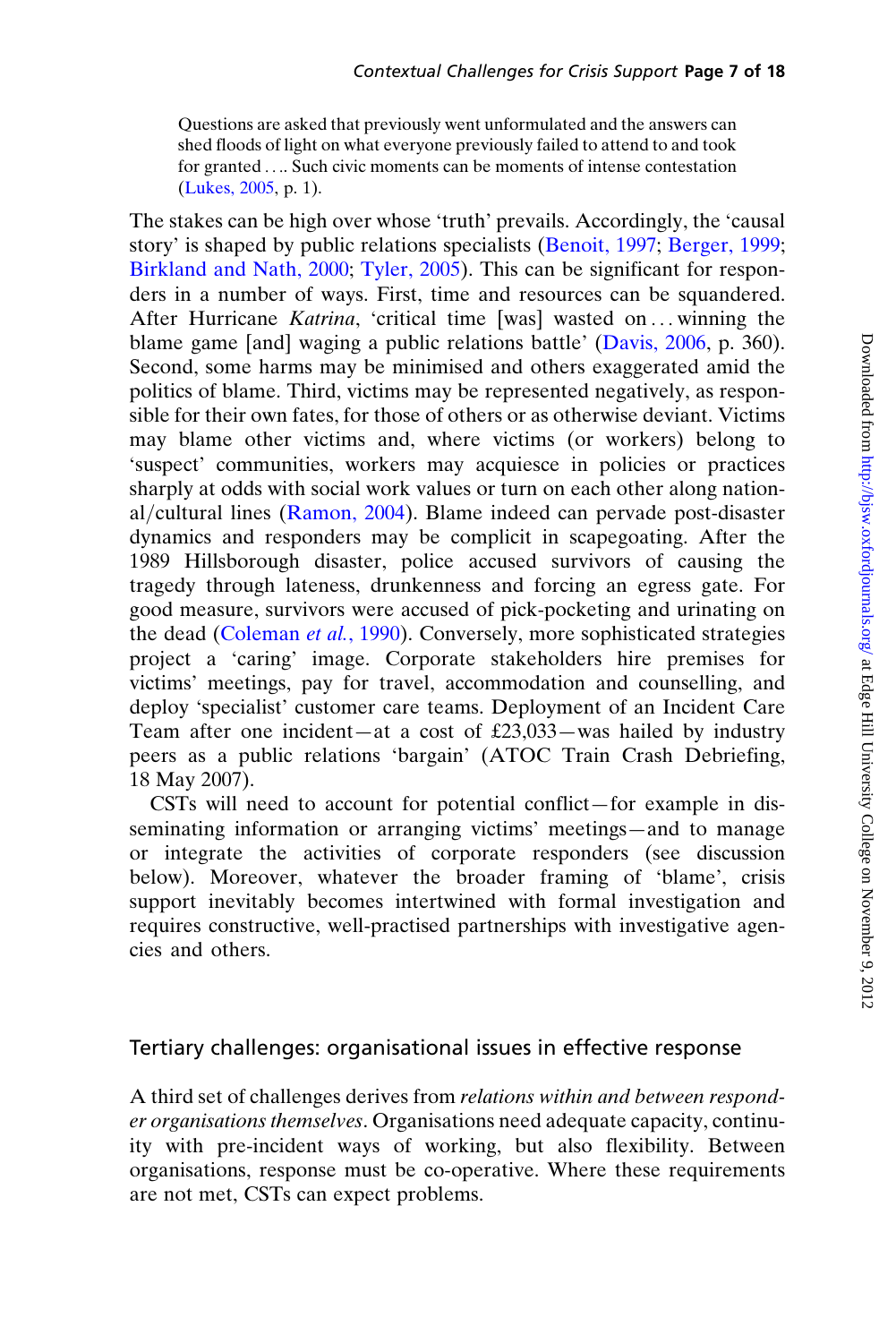Intra-organisational factors

# **Capacity**

Immediate response usually relies on 'spare' capacity. Public organisations are, however, 'enmeshed in an unrelenting search for cost-effectiveness' and many 'have done away with redundancy and back-up facilities' ([Rosenthal and Kouzmin, 1996](#page-16-0), pp.  $121-2$ ), undermining their flexibility to 'relax or eliminate other functions temporarily when needed' ([Corbacio](#page-14-0)[glu and Kapucu, 2006,](#page-14-0) p. 214). Social work is severely stretched. Evidence to the [Social Work Task Force \(2009](#page-17-0)b) highlighted vacancy and staff turnover rates significantly above those for other public sector professions. It is a profession subject—even in non-disaster contexts—'to widespread and longstanding staff shortages that must compromise its ability to deliver quality on the frontline' ([Social Work Task Force, 2009](#page-17-0)b, p. 18). Time for service users, proper supervision and training are all compromised by staff shortages. Problems are exacerbated by inappropriate accommodation, deficient IT and increasing administrative burdens. In this context, CSTs are precariously positioned. One local review, for example, noted the view that 'setting up a team ... was a luxury that could not be afforded [as] staff [were already] hard pressed ... deal[ing] with emergencies already happening' (Smith et al.[, 2003,](#page-17-0) p. 525).

# **Continuity**

'[T]he best predictor of [organisational] behaviour in emergencies is behaviour prior to the emergency' ([Dynes, 1994](#page-15-0), p. 150). Values, knowledge, priorities, routines and patterns of communication cannot change overnight. Unfamiliarities with bereavement, post-mortems, police or coronial procedure cannot be instantly rectified. Response is best built therefore 'on everyday working practices [and] in an emergency, familiarity and simplicity have virtues all of their own' [\(Cabinet Office, 2007,](#page-14-0) p. 7). This raises questions, however, around contemporary 'everyday' social work. Does everyday social work prepare CSTs for disaster response? Critiques increasingly suggest a profession in crisis. Caring has become commodified and subjected to deepening, bureaucratised 'instrumentalism' applied within a tightening plethora of contracts and procedures [\(Blaug, 1995](#page-14-0); [Dominelli and Hoogvelt, 1996](#page-15-0)). On these accounts, social work's primary contemporary concern is with superintending neo-liberal regulatory practices ([Carey, 2008](#page-14-0)a, [2008](#page-14-0)b; [Pollack, 2010\)](#page-16-0). 'At a high emotional cost' ([Munro, 2004](#page-16-0), p. 1087) focus is fixated on targets and social work is less oriented towards human relationships than to information management ([Parton, 2008](#page-16-0)). For [Dominelli and Hoogvelt \(1996,](#page-15-0) p. 46), indeed, '[social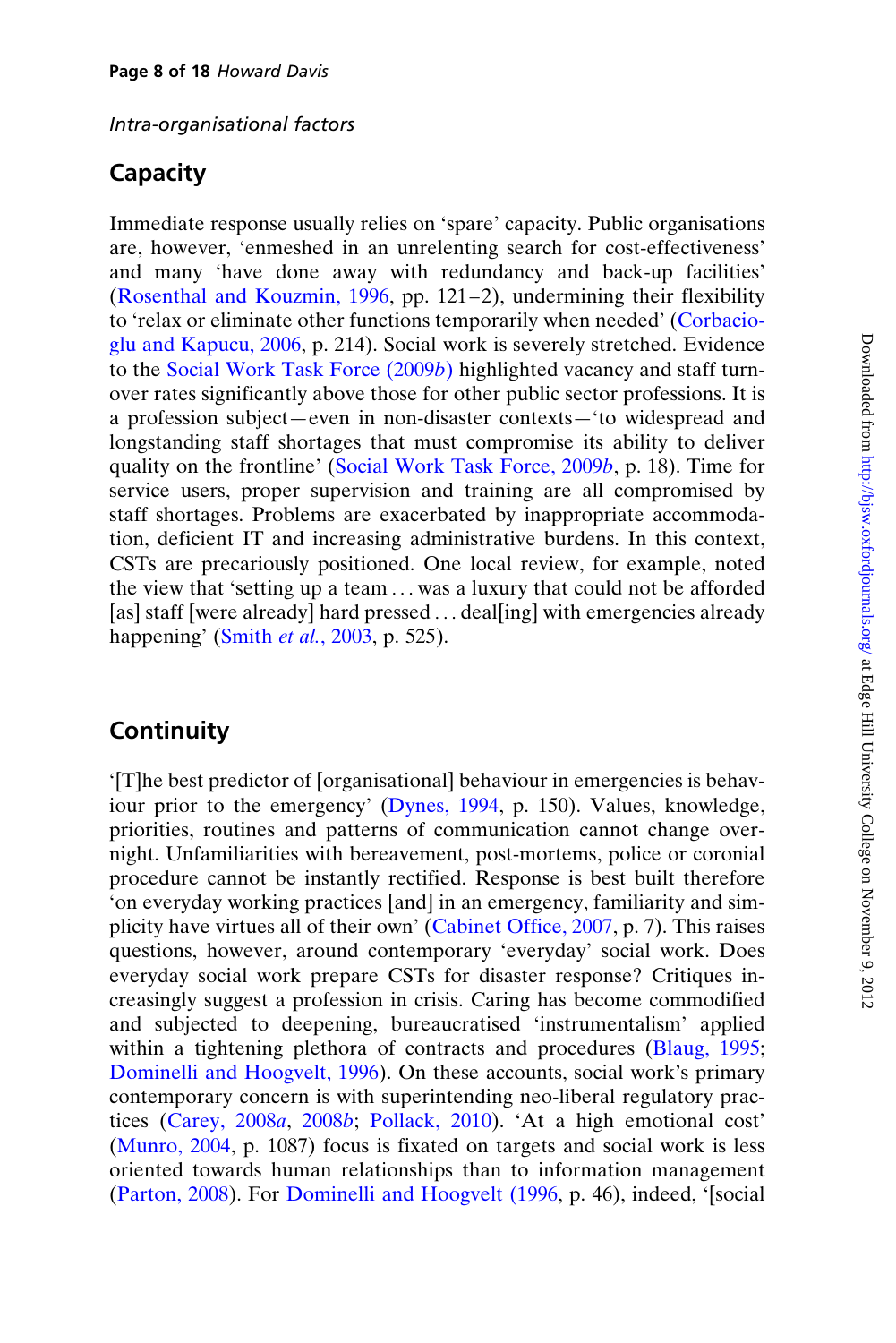work's] concern with ... therapeutic work, with ... adaptive responses to life situations has virtually disappeared'. Such concerns are underscored by the [Social Work Task Force \(2009](#page-17-0)a, 2009b) detailing extensive, deep-rooted problems in contemporary English social work. Over and above the capacity issues noted above, the interim report found that supervision and support are often inadequate. Moreover, enmeshed within a 'disparate group of performance indicators' [\(Social Work Task Force, 2009](#page-17-0)b, p. 32), 'social workers themselves struggle to articulate the central role and purpose of the profession' [\(Social Work Task Force, 2009](#page-17-0)b, p. 33). The widespread view was that performance indicators measured not quality or outputs, but the rate of completion of processes. 'The overall effect,' the report noted [\(Social Work Task Force, 2009](#page-17-0)b, p. 32) 'appears to be a sense of a profession that is, in places, at risk of becoming too mechanised and of being "de-skilled" through an emphasis on compliance rather than judgement'.

If social work has become 'an alienated work task' ([Ferguson and Laval](#page-15-0)[ette, 2004,](#page-15-0) p. 304), this raises an unhappy prospect for crisis support, where congruent, empathic relationships are at a premium. The significance of this is ignored in official emergency discourse. Whilst the [Clarke Inquiry \(2001\)](#page-14-0) reported disaster social workers refusing tasks due to inexperience in bereavement work, it failed to discuss the issue.

### Flexibility

Continuity must be qualified. Bureaucracies 'work on stable data, formatted problems .... Their basic frameworks of reference are established rules, clear and fixed partitions of areas of competence and levels of responsibility, top-down dynamics, and a programmed time frame' ([Lagadec,](#page-16-0) [2004](#page-16-0), p. 162).

Standard procedures, however, do not account for exceptional aspects of crisis—unpredictability, ambiguity and overload ([Dynes, 1994](#page-15-0); [Sellnow](#page-17-0) et al., [2002](#page-17-0)). Major incidents undermine linear, centralised administration ([Corba](#page-14-0)[cioglu and Kapucu, 2006\)](#page-14-0). [Lagadec \(2004,](#page-16-0) p. 164) observes that the response to the 2003 French heatwave ignored signals from outside 'convenient channels [or] in requested formats, lack[ed] a question-oriented culture' and, tragically, 'operat[ed] with a step-by-step, centralised and top-down approach'. After Hurricane Katrina, evacuation was slowed by bureaucratic requirements for air marshals and security screeners [\(Perrow, 2006\)](#page-16-0). Emergency rations were confiscated in case they contained explosives, volunteer medics were turned away, as they were not licensed, and supplies were not despatched because they could not be requested in the required fax format. Bureaucrats clung, moreover, with resolute 'continuity' to stereotyped perceptions of black and poor people as criminals who needed control rather than support.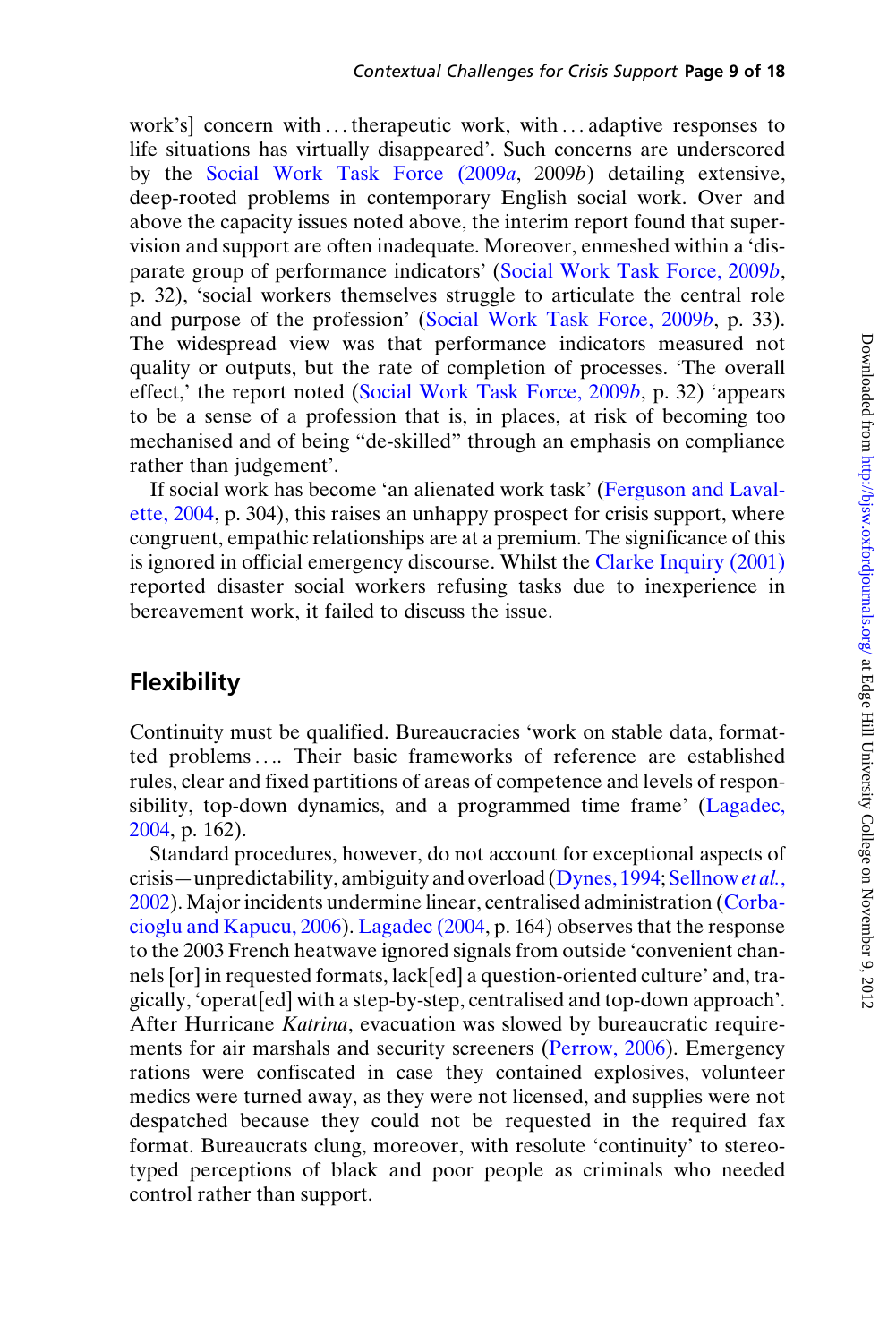Flexibility, however, requires accurate, real-time information—a problem for organisations with 'orderly', formally structured communication ([Smallman and Weir, 1999\)](#page-17-0). It requires open mental models, an ability to improvise, a shared conception of the overall system, willingness to question to interact respectfully [\(Weick, 1993](#page-17-0)). Groups must 'selforganise' in ad hoc networks (Weiss et al., cited in [Kendra and Wachten](#page-16-0)[dorf, 2003](#page-16-0)). [Comfort \(2002](#page-14-0), p. 101), indeed, identifies a narrow region on 'the edge of chaos, where there is sufficient structure to hold and exchange information and sufficient flexibility to adapt to changing conditions'.

In this context, junior staff must 'carry out critical organisational tasks without close supervision' ([Corbacioglu and Kapucu, 2006](#page-14-0), p. 215). Against procedure and protocol, they may need to take charge, without formal authority, '"flattening" ... formal hierarchy' [\(Superamaniam and](#page-17-0) [Dekker, 2003,](#page-17-0) p. 314). In contrast to 'continuity', therefore, what is required is 'ambivalence to past practice' (Weiss et al., cited in [Kendra and Wachten](#page-16-0)[dorf, 2003,](#page-16-0) p. 42, emphasis added). Officials need to digest the wider context—beyond their own organisational interests, policies and practices including, above all, the suffering of others ([Molotch, 2005](#page-16-0)). They must also be confident that others, including superiors, will also see this 'bigger picture'. Overall [\(Molotch, 2005](#page-16-0), p. 2), 'unprecedented action requires... a kind of panic of empathy that trumps organizational habit and individual postures'. It is clearly a matter of concern, when flexibility is crucial, if, as one practitioner put it in evidence to the Social Work Task Force:

The essence of a profession is when people make their own judgements and decisions... We've taken this out of social work. We have given it a very managerial focus. We've taken away some of the capacity of social workers to think for themselves ([Social Work Task Force, 2009](#page-17-0)b, p. 32).

#### Inter-organisational factors

## Communication, co-ordination and co-operation

Major incidents 'give<sup>[]</sup> rise to ... incident organisation[s]; ... temporary configuration[s] of otherwise disparate resources drawn from many agencies' [\(Smith and Dowell, 2000,](#page-17-0) p. 1154). The dangers of non-co-operation and poor co-ordination are well rehearsed in crisis literatures. But, recent incidents suggest, difficulties have not been resolved through guidance ([Davis, 2011](#page-14-0)). 'Co-ordination' itself is ambiguous. It may be interpreted as mutual agreement or as the direction of activities by one of the parties  $(Hills, 1994a)$  $(Hills, 1994a)$  $(Hills, 1994a)$ . The danger in the latter case is that lack of corrective feedback within the broader 'incident organisation' allows mistakes to develop unchecked. 'Cosiness' can lead to a tactful avoidance of errors. 'Polite interaction,' [Smithson notes \(1990,](#page-17-0) p. 225), 'trades on vagueness, ambiguity, non-specificity, and even distortion.' 'An environment in which cooperation and feedback can thrive' [\(Hills, 1994](#page-15-0)b, p. 8) requires respectful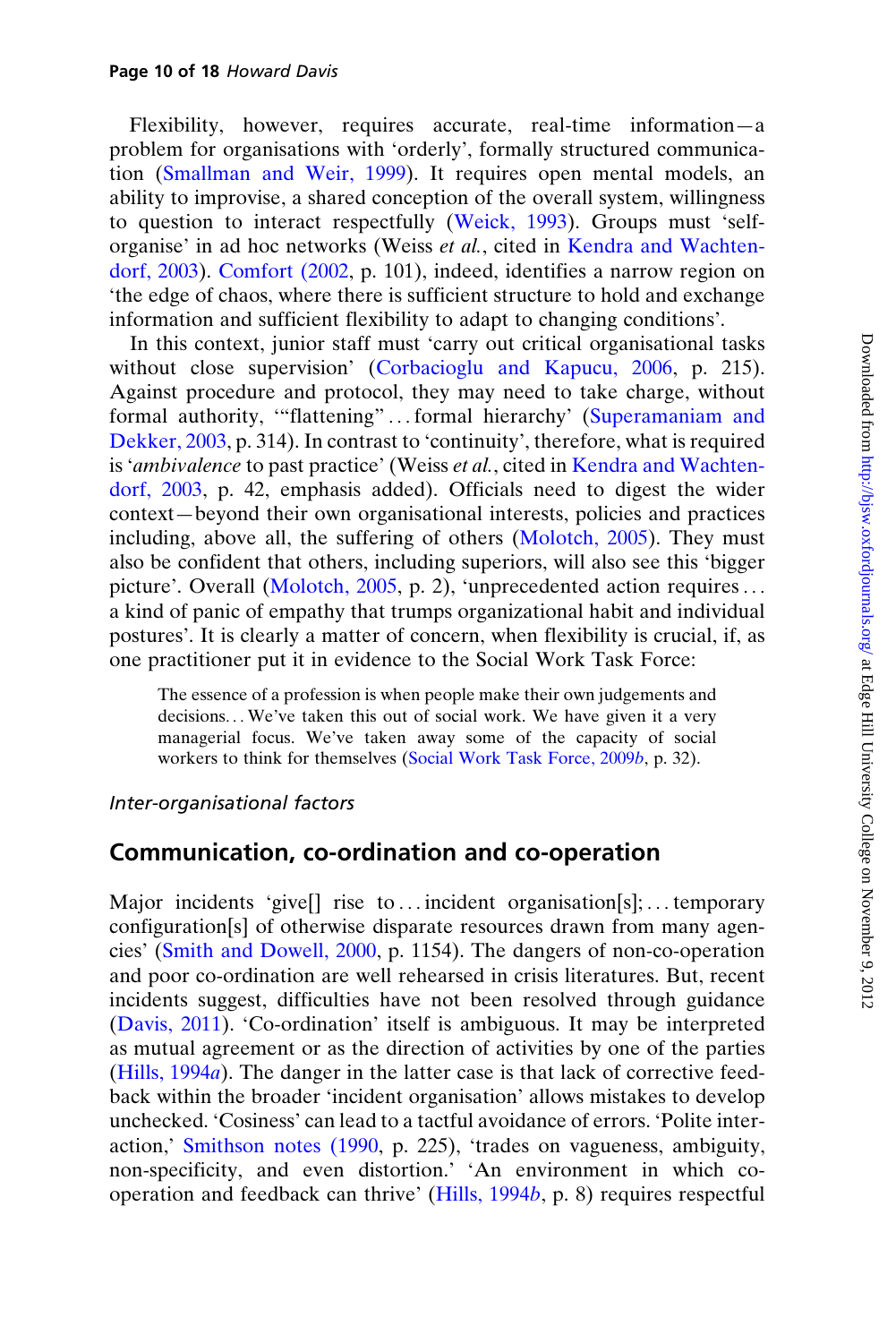interaction, in which information from others is taken seriously, reporting is honest and individuals integrate their own perspectives with those of others ([Weick, 1993\)](#page-17-0). Fundamentally, there is the need to avoid the wishful thinking involved in framing crisis as trending inevitably towards consensus, divorced somehow from pre-disaster inequality and conflict ([Tierney,](#page-17-0) [2007](#page-17-0)). Rather, 'continuity' implies the continuing pervasiveness of social change, power and conflict at all levels ([Henry, 2011](#page-15-0)).

Pressure towards consensus may be particularly problematic when there is an impetus towards control. Fears over security and disorder can overemphasise central authority, perimeter security and information control. [Alexander \(2002](#page-14-0), p. 210) warns that 'civil defence [can] become ... an instrument of repression, subtle or otherwise in character' and left unchecked, security and bureaucratic priorities may lead to the subordination of victims' rights. In the UK, this was exemplified after the Lockerbie, Hillsborough, *Marchioness* and Dunblane disasters ([Coleman](#page-14-0) et al., 1990; [Davis and Scraton, 1999](#page-15-0); [North, 2000\)](#page-16-0). More recently, when disaster survivors were accommodated at police headquarters, some CSWs felt that 'care' effectively became a form of 'detention' [\(Davis, 2011\)](#page-14-0). Further afield, after Hurricane Katrina, The Army Times reported that 'combat operations are now underway on the streets .... This place is going to look like little Somalia.... We're going to go out and take the city back' (cited in [Dynes and Rodriguez, 2005,](#page-15-0) p. 2, emphasis added). Two days later, with victims dying and with tens of thousands still awaiting rescue, officials proclaimed the establishment of a temporary centre to charge criminals ([Kaufman, 2005,](#page-16-0) p. 1).

These should not be surprising outcomes where security and investigation are not counterbalanced. Police commonly assume 'lead' status in 'normal' work and guidance confirms the pre-eminence of the police in UK emergencies: co-ordinating other agencies, securing sites, recording evidence and processing casualty information (Civil Contingencies Secretariat, 2007). Police now also have important roles in Survivor Reception Centres, Family and Friends Reception Centres and Humanitarian Assistance Centres, where they will 'tend to be the initial point of contact' [\(HM](#page-15-0) [Government, 2007](#page-15-0), p. 24). What is needed is an enhanced appreciation of 'interagency checks and balances' [\(Rosenthal](#page-17-0) et al., 1991, p. 213), involving the management rather than the suppression of conflict. Given the extensive powers now available under the 2004 Civil Contingencies Act, CSTs need to apply 'traditional' social work values to ensure the salience of humanitarian priorities.

### Psychosocial response: integration and fragmentation

Whilst there are dangers that agencies may become too close, it is notable that responsibility for the psychosocial tasks of the aftermath has become,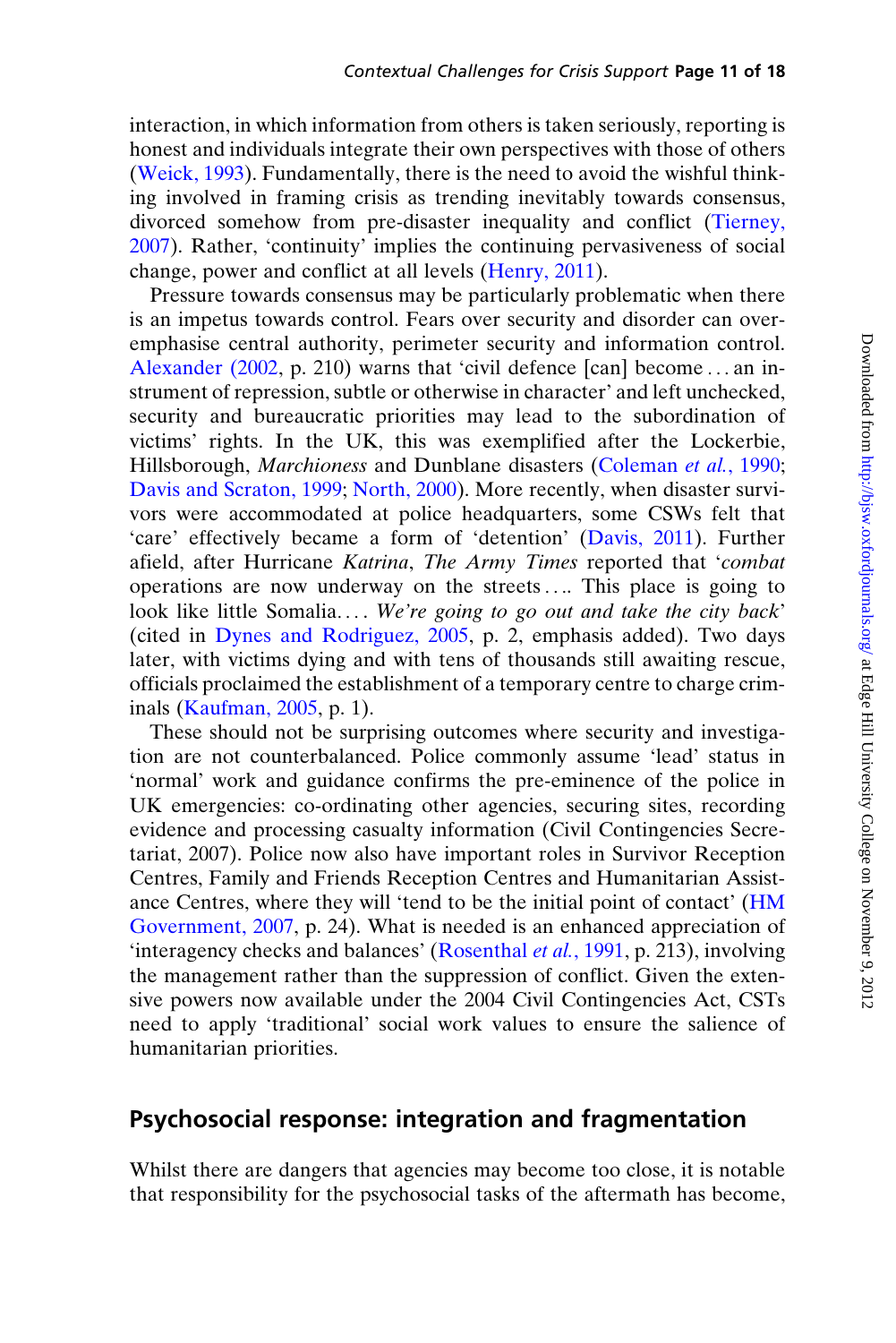in some ways, fragmented. Hospitals may no longer have the same familiarity with social work and social workers that they once had. After one emergency, a manager cited a 'nightmare' relationship between hospital and local authority. She rued the passing of 'traditional' hospital social work teams that had 'respond[ed] to things like road crashes ... as part of the hospital staff' and were experienced with loss, trauma and hospital procedures (Personal Interview, Crisis Support Manager, 2007). Now, she suggested, CSWs enter hospitals as strangers ([Davis, 2011](#page-14-0)).

Two recent developments are worth comment: the deployment of police Family Liaison Officers (FLOs) and corporate Incident Care Teams (ICTs). The 1999 Ladbroke Grove train crash saw the first large-scale FLO deployment after disaster ([Harrison, 2000\)](#page-15-0). Their performance was considered by [Clarke \(2001\)](#page-14-0), whose recommendations consolidated their emergency role. Successful crisis support now depends heavily on relationships between CSWs and FLOs. However, the FLO intervention at Ladbroke Grove was problematic:

FLOs were unsure of the role of social services, who were in turn equally unsure of the roles and functions of the FLOs. Both groups had no knowledge of ICAS, the counselling organisation nominated by the [Train Operating Companies] .... It was clearly not the remit of the FLOs to counsel individuals, and both the social workers and a number of the ICAS counsellors made it clear that they were not bereavement counsellors. Initially there was no support available to those relatives dealing with bereaved children ([Harrison, 2000](#page-15-0), p. 3).

Working relationships must be forged before incidents. In one authority, CSWs and FLOs work in partnerships, jointly facilitating death notification, body viewings and site visits ([Davis, 2011](#page-14-0)). Such partnerships are not, however, simply wished into existence. CSWs and FLOs train, exercise and work together on 'minor' emergencies ([Davis, 2011](#page-14-0)). Even where successful, however, such partnerships raise issues of which CSWs should be cognisant. First, roles can become confused. After Ladbroke Grove, social workers were said to be 'reluctant to initiate early contact with the families as they felt their role was unclear, and to an extent superseded by the role of the FLOs' [\(Harrison, 2000](#page-15-0), p. 4). Family liaison is, further, primarily an investigative role (Interview with Metropolitan Police Officers, 2007). Close partnerships might actually deter victims who are apprehensive about the 'authorities' from accessing support ([Davis, 2011](#page-14-0)). Migrant or 'suspect' status, for example, will be of interest to police and immigration authorities. Police regard survivors', relatives' or witnesses' disclosures to partner agencies as potential evidence and/or intelligence and argue that there can be 'no absolute guarantee of confidentiality' (Interview with Metropolitan Police Officers, 2007). The idea of 'covert' use of a family liaison 'cover' by anti-terrorism officers has raised debate among police themselves (Interview with Metropolitan Police Officers, 2007).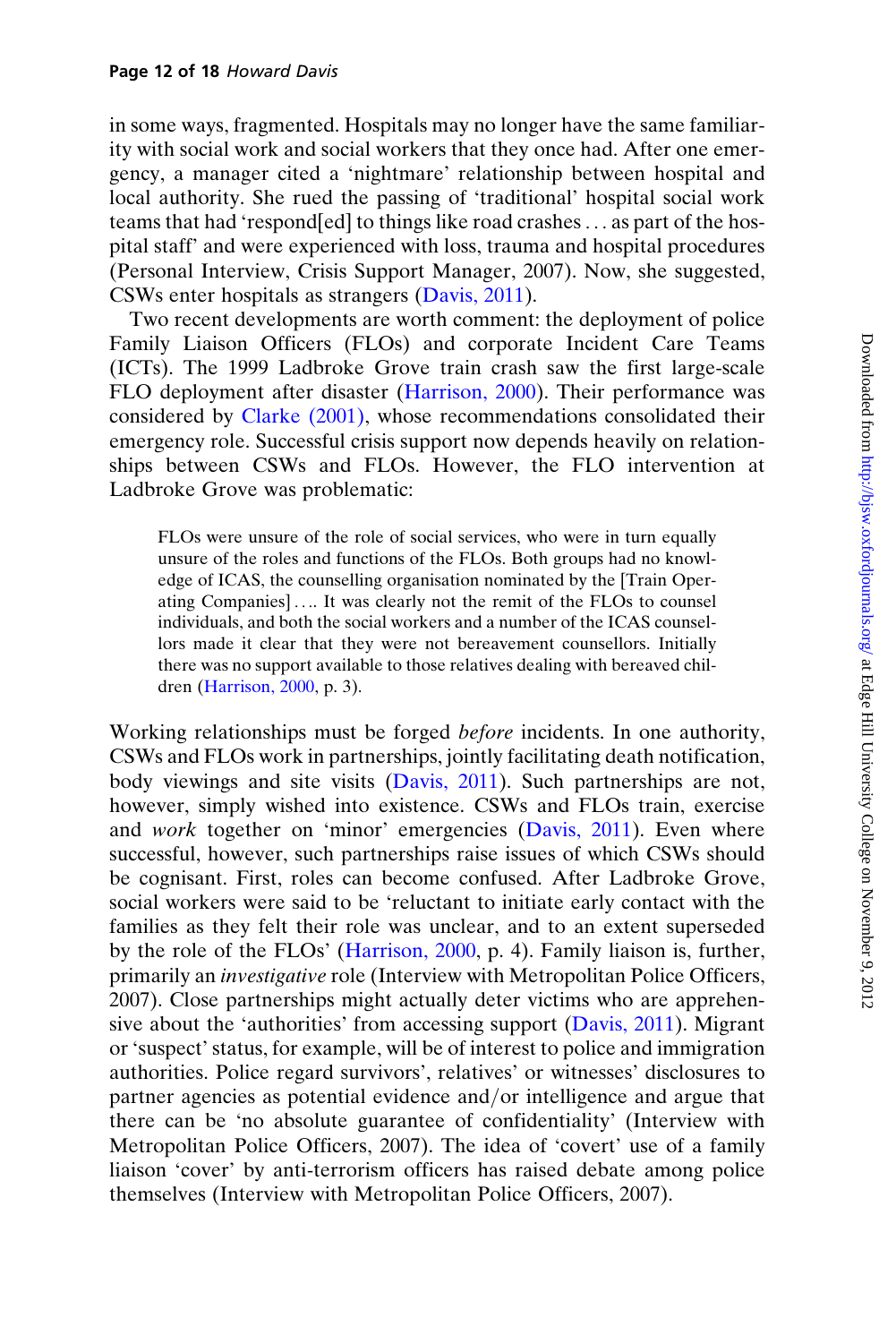A second issue concerns the politics of blame. Fairly or otherwise, some responders may be implicated in causing, failing to prevent, or responding inadequately to incidents. FLOs in an interesting position may be required to investigate, support victims and manage image. Potential conflicts of interest here pre-date the emergence of the FLO. After the 1989 Marchioness disaster, police pressed one mother to keep secret her chance discovery that her daughter's hands had been severed in the post-mortem on the grounds that this was a 'one-off' mistake and that disclosing it would cause distress to others ([Davis](#page-14-0) [and Scraton, 1997](#page-14-0)). In fact, the hands had been cut from twenty-five of the dead [\(Clarke, 2001](#page-14-0)). More recently, the family of Ian Tomlinson, who died after being pushed to the ground by a police officer during the 2008 G20 protests, have argued that they were 'managed' according to police interests by their FLO [\(Lewis, 2009\)](#page-16-0).

Another significant innovation, Corporate Incident Care Teams (ICTs) often have access to significant resources ([Davis, 2011\)](#page-14-0). There are, however, potential issues here around corporations' involvement after incidents in which they may have been complicit. Social workers have complained, too, that FLO access to ICT resources diminished their own roles [\(Harrison, 2000](#page-15-0)). This raises the possibility of public sector responders scrambling for resources for victims, dispensed by—potentially—the 'corporate criminal'. It is unclear, moreover, how ICTs come to an understanding of the local system of which they suddenly become parts. ICT workers usually represent national or international corporations and it remains to be seen whether they will participate fully in local planning and preparation. Experience of local officials in one recent incident was mixed ([Davis, 2011\)](#page-14-0). On the one hand, ICT funds facilitated the meeting of practical needs. On the other, valuable CST time had to be spent orienting the team, both geographically and in terms of role.

### Conclusion

Crisis support operates within highly challenging contexts. Disasters require reflexive and imaginative assessment and success depends upon a range of organisational factors: capacity, continuity and flexibility. Yet, resources are tight, social work, according to many is becoming de-skilled in key areas and its bureaucratised nature is unlikely to encourage the devolution of authority to front line staff. Whilst 'co-ordination' and 'cooperation' are generally exhorted, building and maintaining relationships requires time, commitment and resources. It also requires, the continuity principle suggests, regular interaction in 'normal' work (or as an alternative in 'minor' emergencies). The imperatives of co-ordination and 'partnership' are themselves problematic, understating the risks of 'cosiness' and the importance of corrective checks and balances. On the other hand, support can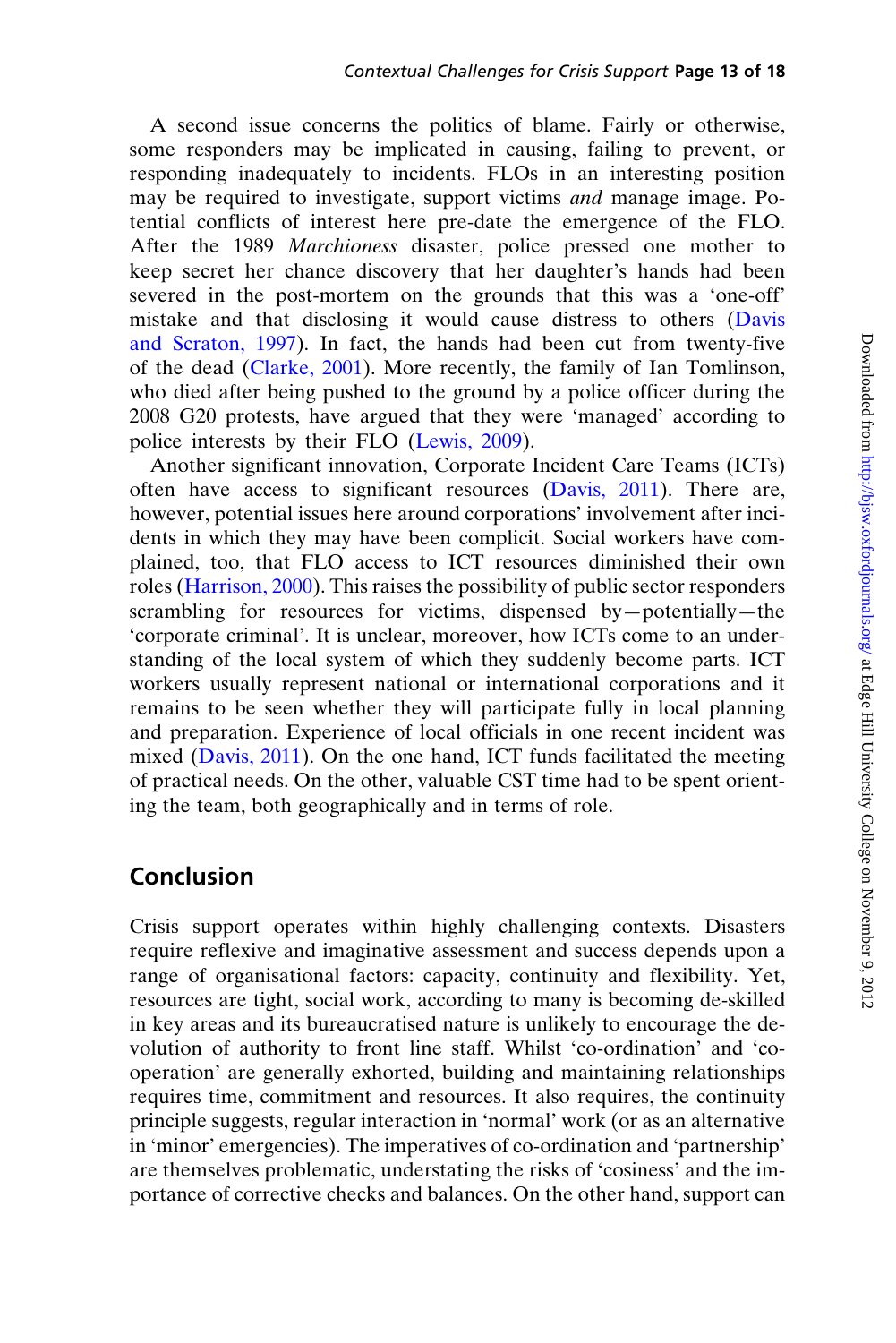become fragmented. Local authorities must integrate new partners into responses even where they have not participated in preparations. The unpredictability of which organisations might actually be involved only emphasises the importance of robust local arrangements.

Whilst this article outlines problems, some suggestions can be made. Nationally, the cursory attention paid to crisis support in guidance should be rectified and consider the significance of changes within social work and between it and its partners. Local authorities should realistically appraise the recruitment, training and practice opportunities for potential CSWs. Fairly obvious questions suggest themselves. How can sufficient staff be recruited, motivated and retained? How will their 'everyday' workloads be managed, before or after incidents? Will their everyday work equip them for disaster? Are they capable of, and trusted in, working outside of familiar procedures? Perhaps most crucially, how are humanitarian priorities to be most reliably secured amid multi-agency responses within which security often dominates. Effective inter-agency response is the most difficult challenge posed by unforeseen events. 'Success' requires sustained investment in establishing, maintaining and renewing such relationships at all levels.

A central issue throughout this article is 'continuity'. At the organisational level, responders need to be familiar with the type of challenges they will face, with their roles and with each other, before disaster. One interesting option is to deploy CSTs at minor incidents. One authority recently deployed teams at over thirty such incidents over three years ([Davis, 2011](#page-14-0)). Landslips, hostage situations, floods, explosions, evacuations and traffic collisions were the diet on which they cut their teeth. Continuity here was established less with the 'everyday' work of social workers as with their regular CSW interventions in minor emergencies. At a broader level, continuity does not imply 'a neo-functionalist view of disasters as consensus builders ... [rather it is] ... closely connected to issues of social change and power played out at the micro- and macrosocial levels' [\(Henry, 2011](#page-15-0), p. 221). Harm and victimisation in disaster and its aftermath (sometimes at the hands of official agencies) do not stand apart from broader organisational and structural contexts (see, e.g. [Lagadec, 2004;](#page-16-0) [Ramon, 2004](#page-16-0); [Tucker, 2004;](#page-17-0) [Dynes and Rodriguez,](#page-15-0) [2005](#page-15-0); [Kaufman, 2005;](#page-16-0) [Lukes, 2005;](#page-16-0) [Davis, 2007;](#page-14-0) [Scraton, 2007](#page-17-0); [Henry,](#page-15-0) [2011](#page-15-0)). Rather, it may be at just the point of disaster's impact that victims need skilled, knowledgeable and powerful advocates for their needs and their rights. The key questions concern whether the predisaster knowledge, practices, policies and cultures with which would-be CSWs are presently familiar are likely to equip them for this role. The concern must be, especially given the mounting evidence of an increasingly bureaucratised UK social work in crisis, an emergency environment increasingly dominated by imperatives of security, and the fragmentation of psycho-social responses, that they may not.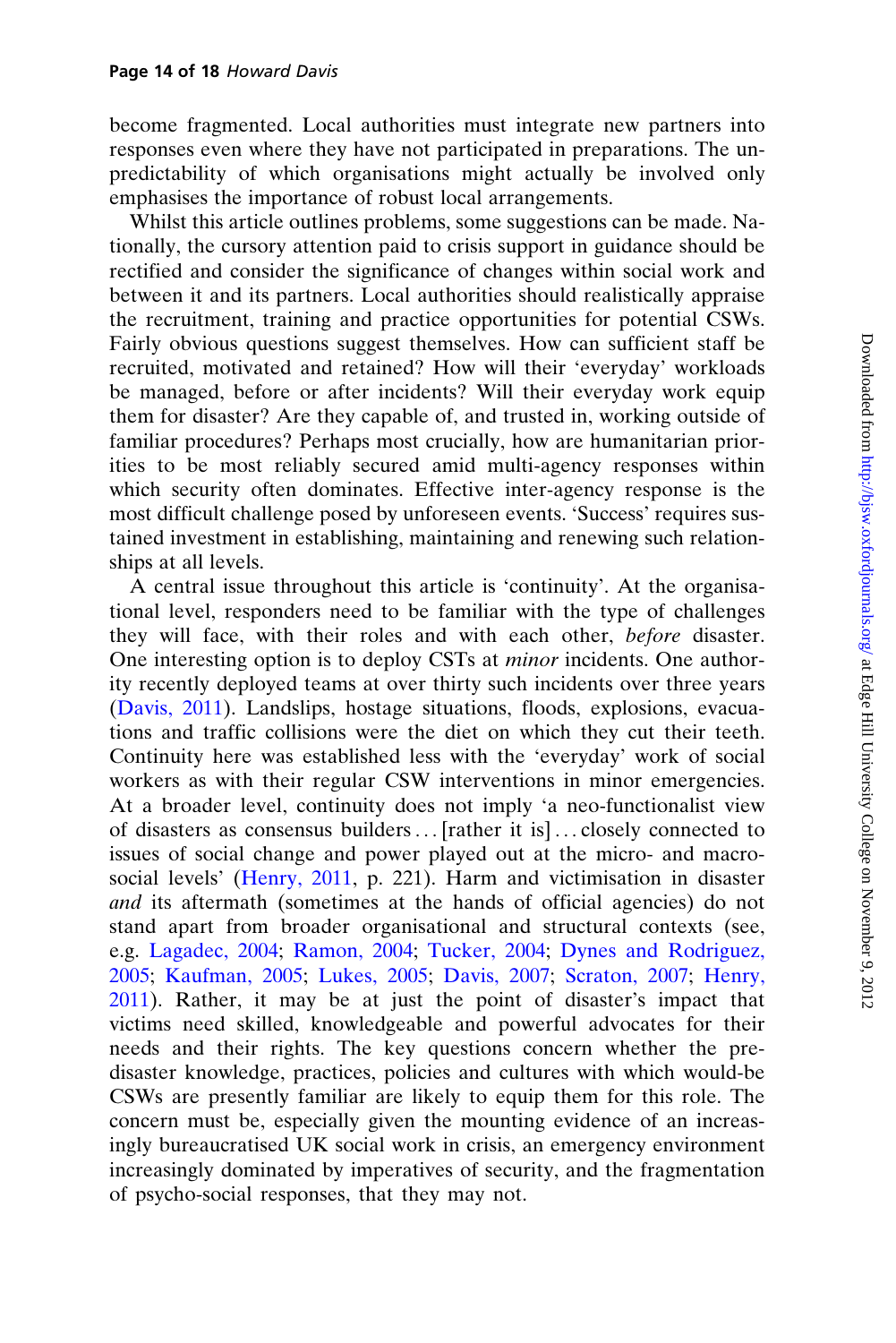# <span id="page-14-0"></span>References

- Alexander, D. (2002) 'From civil defence to civil protection—and back again', Disaster Prevention and Management,  $11(3)$ , pp. 209-13.
- Benoit, W. L. (1997) 'Image repair and crisis communication', Public Relations Review,  $23(2)$ , pp.  $177 - 86$ .
- Berger, B. K. (1999) 'The halcion affair: Public relations and the construction of ideological world view', Journal of Public Relations Research, 11(3), pp. 185–203.
- Birkland, T. A. (2004) '"The world changed today": Agenda-setting and policy change in the wake of the September 11 terrorist attacks', Review of Policy Research, 21(3), pp. 179 – 200.
- Birkland, T. A. and Nath, R. (2000) 'Business and political dimensions in disaster management', Journal of Public Policy, 20(3), pp. 275–303.
- Bisson, J. I., Brayne, M., Ochberg, F. M. and Everly, G. S. (2007) 'Early psychosocial intervention following traumatic events', American Journal of Psychiatry, 164(7), pp. 1016 – 19.
- Blaug, R. (1995) 'Distortion of the face to face: Communicative reason and social work practice', British Journal of Social Work, 25(4), pp. 423– 39.
- Cabinet Office (2007) Responding to Emergencies: Draft Guidance on Response to and Recovery from Emergencies: The Proposed Replacement for 'Dealing with Disaster', Cabinet Office/Civil Contingencies Secretariat, available online at [www.ukresilience.info](www.ukresilience.info/upload/assets/www.ukresilience.info/responding.pdf)/upload/ [assets](www.ukresilience.info/upload/assets/www.ukresilience.info/responding.pdf)/[www.ukresilience.info](www.ukresilience.info/upload/assets/www.ukresilience.info/responding.pdf)/responding.pdf (accessed on 12 April, 2007).
- Carey, M. (2008a) 'Everything must go? The privatization of social work', British Journal of Social Work, 38(5), pp. 918–35.
- Carey, M. (2008b) 'The quasi-market revolution in the head', Journal of Social Work,  $8(4)$ , pp. 341-62.
- Civil Contingencies Secretariat (2007) Emergency Response and Recovery: Non-Statutory Guidance to Complement Emergency Preparedness, London, HM Government.
- Clarke, L. J. (2001) Marchioness/Bowbelle: Formal Investigation under the Merchant Shipping Act 1995, Vol. 1, London, The Stationery Office.
- Coleman, S., Jemphrey, A., Scraton, P. and Skidmore, P. (1990) Hillsborough and After: The Liverpool Experience First Report, Liverpool, Liverpool City Council.
- Comfort, L. (2002) 'Rethinking security: Organizational fragility in extreme events', Public Administration Review, 62, pp. 98-107.
- Comfort, L., Sungu, Y., Johnson, D. and Dunn, M. (2001) 'Complex systems in crisis: Anticipation and resilience in dynamic environments', Journal of Contingencies and Crisis Management, 9(3), pp. 144–58.
- Corbacioglu, S. and Kapucu, N. (2006) 'Organisational learning and adaptation in dynamic disaster environments', *Disasters*, 30(2), pp. 212–33.
- Davis, H. (2007) 'Taking crime seriously? Disaster, victimization and justice', in A. Barton, K. Corteen, D. Scott and D. Whyte (eds), *Expanding the Criminological Imagination*, Cullompton, Willan, pp. 136–67.
- Davis, H. (2011) 'A critical evaluation of crisis support arrangements in a UK local authority', Journal of Contingencies and Crisis Management, 19(3), pp. 124–35.
- Davis, H. and Scraton, P. (1997) Beyond Disaster: Identifying and Resolving Inter-Agency Conflict in the Immediate Aftermath of Disasters, Research Report for the Home Office Emergency Planning Division, Ormskirk, Centre for Studies in Crime and Social Justice.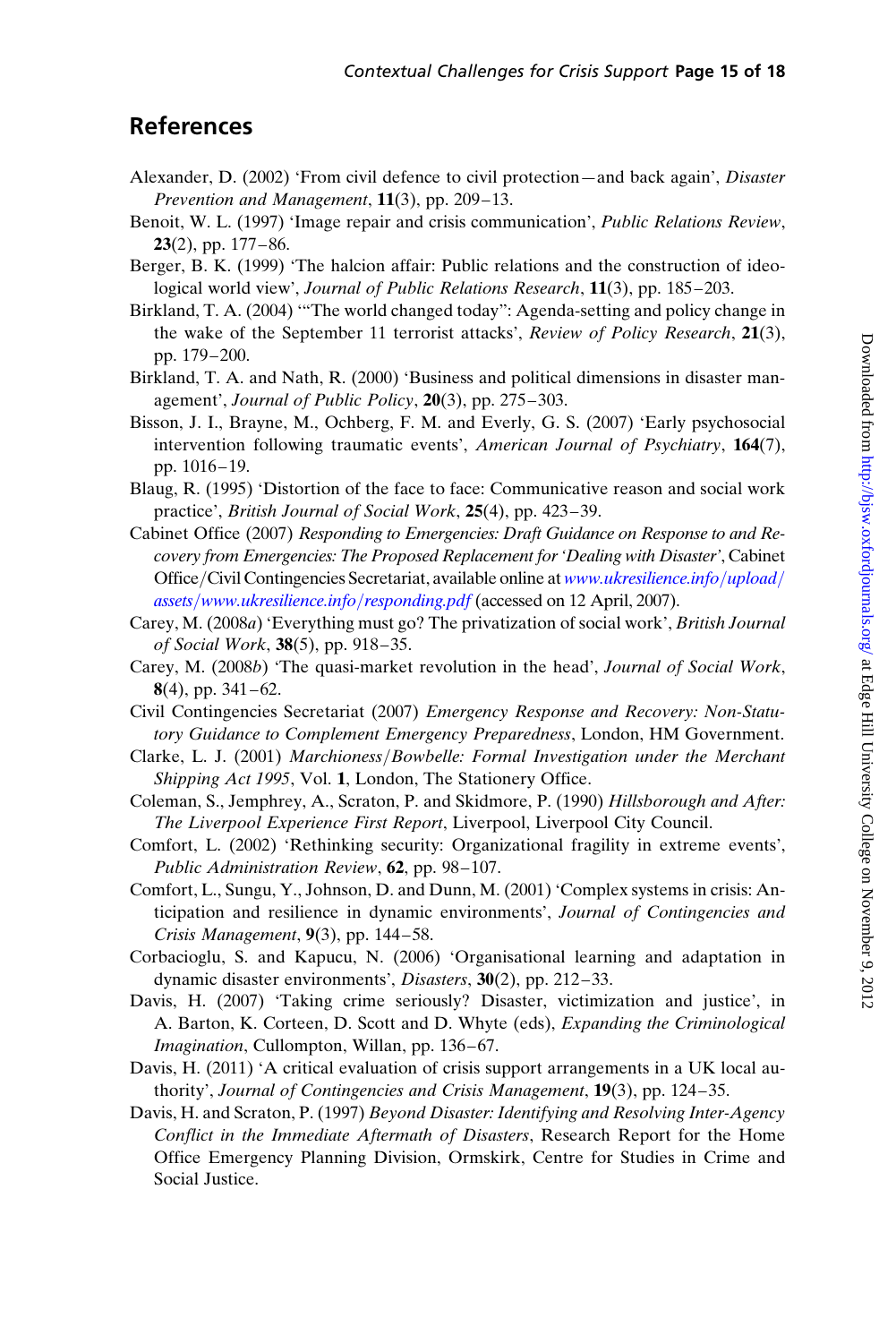- <span id="page-15-0"></span>Davis, H. and Scraton, P. (1999) 'Institutionalised conflict and the subordination of "loss" in the immediate aftermath of UK mass fatality disasters', Journal of Contingencies and Crisis Management,  $7(2)$ , pp. 86-97.
- Davis, T. (2006) A Failure of Initiative: The Final Report of the Select Bipartisan Committee to Investigate the Preparation for and Response to Hurricane Katrina, Washington, US House of Representatives, available online at [www.katrina.house.gov](www.katrina.house.gov/)/.
- Dekel, R. and Baum, N. (2010) 'Intervention in a shared traumatic reality: A new challenge for social workers', British Journal of Social Work, 40(6), pp. 1927–44.
- Dominelli, L. and Hoogvelt, A. (1996) 'Globalization and the technocratization of social work', Critical Social Policy, 47(16), pp. 45-62.
- Dumfries and Galloway (1989) Lockerbie Air Disaster: The Social Work Response, Dumfries and Galloway, Regional Council of Social Work.
- Dynes, R. (1994) 'Community emergency planning: False assumptions and inappropriate analogies', International Journal of Mass Emergencies and Disasters, 12, pp. 141–58.
- Dynes, R. and Rodriguez, H. (2005) 'Finding and framing Katrina: The social construction of disaster', Understanding Katrina: Perspectives from the Social Sciences, available online at [http:](http://understandingkatrina.ssrc.org/Dynes_Rodriguez/)//[understandingkatrina.ssrc.org](http://understandingkatrina.ssrc.org/Dynes_Rodriguez/)/Dynes\_Rodriguez/.
- Ferguson, I. and Lavalette, M. (2004) 'Beyond power discourse: Alienation and social work', *British Journal of Social Work*, 34(3), pp. 297–312.
- Green, R., Bates, L. and Smyth, A. (2007) 'Impediments to recovery in New Orleans' Uppers and Lower Ninth Ward: One year after Hurricane Katrina', Disasters,  $31(4)$ , pp.  $311-35$ .
- Harrison, R. (2000) 'The Ladbroke rail crash: Analysis of the support requested by bereaved families and survivors in the immediate aftermath', in L. J. Clarke (2001) Public Inquiry into the Identification of Victims Following Major Transport Accidents, Vol. 2, Appendix J, Norwich, The Stationery Office.
- Henry, J. (2011) 'Continuity, social change and Katrina', *Disasters*, 35(1), pp. 220–41.
- Hills, A. (1994a) 'Co-ordination and disaster response in the United Kingdom', Disaster Prevention and Management,  $3(1)$ , pp. 66–71.
- Hills, A. (1994b) 'Myth and method: Co-ordination and co-operation in disaster management', Disaster Management, 6(1), pp. 3-8.
- HM Government (2005) Emergency Preparedness: Guidance on Part 1 of the Civil Contingencies Act 2004, Its Associated Regulations and Non-Statutory Arrangements, available online at [www.ukresilience.info](www.ukresilience.info/upload/assets/www.ukresilience.info/emergprepfinal.pdf)/upload/assets/[www.ukresilience.info](www.ukresilience.info/upload/assets/www.ukresilience.info/emergprepfinal.pdf)/ [emergprepfinal.pdf](www.ukresilience.info/upload/assets/www.ukresilience.info/emergprepfinal.pdf) (accessed on 12 April, 2007).
- HM Government (2006) Emergency Response and Recovery: Non-Statutory Guidance to Complement 'Emergency Preparedness', available online at [www.ukresilience.info](www.ukresilience.info/ccact/errpdfs/emergresponse.pdf)/ ccact/errpdfs/[emergresponse.pdf](www.ukresilience.info/ccact/errpdfs/emergresponse.pdf) (accessed on 9 November 2006).
- HM Government (2007) Humanitarian Assistance in Emergencies: Non-Statutory Guidance on Establishing Humanitarian Assistance Centres, available online at [www.ukresilience.](www.ukresilience.info/upload/assets/www.ukresilience.info/hac_guidance.pdf)  $info/\upmu$ load/assets/[www.ukresilience.info](www.ukresilience.info/upload/assets/www.ukresilience.info/hac_guidance.pdf)/hac\_guidance.pdf (accessed on 8 September 2007).
- Hodgkinson, P. E. and Stewart, M. (1991) Coping with Catastrophe: A Handbook of Disaster Management, London, Routledge.
- Horner, K. (1998) The Estonia Ferry Disaster, 28th September 1994, Course Handout, Home Office Emergency Planning College, Easingwold, York.
- Johnes, M. (2000) 'Aberfan and the management of trauma', *Disasters*, **24**(1), pp. 1–17.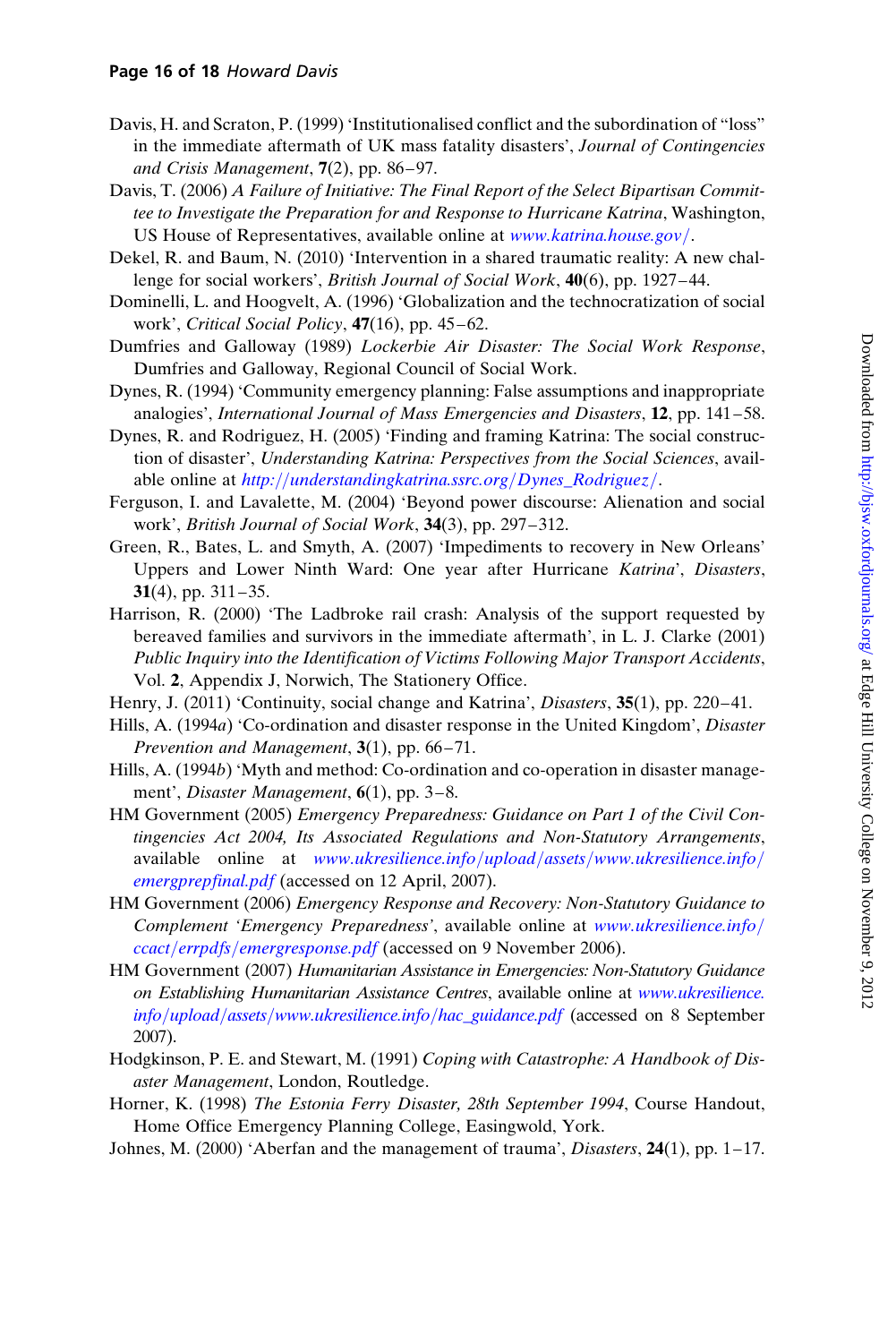- <span id="page-16-0"></span>Johnston, J. and Beeson, L. (1993) 'Social work in the aftermath of the Zeebrugge ferry disaster', in T. Newburn (ed.), Working with Disaster: Social Welfare Intervention During and After Tragedy, Harlow, Longman, pp. 65–75.
- Kaufman, S. (2005) 'The criminalization of New Orleanians in Katrina's wake', Understanding Katrina: Perspectives from the Social Sciences, available online at [http:](http://understandingkatrina.ssrc.org/Kaufman/)// [understandingkatrina.ssrc.org](http://understandingkatrina.ssrc.org/Kaufman/)/Kaufman/.
- Kendra, J. M. and Wachtendorf, T. (2003) 'Elements of resilience after the World Trade Center disaster: Reconstituting New York City's Emergency Operations Centre', Disasters,  $27(1)$ , pp.  $37-53$ .
- Lagadec, P. (2004) 'Understanding the French Heat Wave experience: Beyond the heat, a multi-layered challenge', Journal of Contingencies and Crisis Management, 12(4), pp. 160-9.
- Lennquist, S. (2004) 'The Tsunami disaster: New lessons learned and old lessons to be learned better', International Journal of Disaster Medicine, 2, pp. 71-3.
- Lewis, P. (2009) 'Memos reveal how police investigated Ian Tomlinson's death at G20 protests', The Guardian, available online at [www.guardian.co.uk](www.guardian.co.uk/uk/2009/aug/07/ian-tomlinson-death-police-memos)/uk/2009/aug/07/ [ian-tomlinson-death-police-memos](www.guardian.co.uk/uk/2009/aug/07/ian-tomlinson-death-police-memos).
- Lukes, S. (2005) 'Questions about power: Lessons from the Louisiana Hurricane', Understanding Katrina: Perspectives from the Social Sciences, available online at [http:](http://understandingkatrina.ssrc.org/Lukes/)// [understandingkatrina.ssrc.org](http://understandingkatrina.ssrc.org/Lukes/)/Lukes/.
- Malkinson, R. (2003) 'Battling the Black Sea despair: Cross-cultural consultation following and air disaster', Journal of Loss and Trauma, 8(2), pp. 99 – 113.
- Medd, W. and Marvin, S. (2005) 'From the politics of urgency to the governance of preparedness: A research agenda on urban vulnerability', Journal of Contingencies and Crisis Management,  $13(2)$ , pp. 44-53.
- Molotch, H. (2005) 'Death on the roof: Race and bureaucratic failure', Understanding Katrina: Perspectives from the Social Sciences, available online at [http:](http://understandingkatrina.ssrc.org/%3Colotch/)// [understandingkatrina.ssrc.org](http://understandingkatrina.ssrc.org/%3Colotch/)/%3Colotch/.
- Munro, E. (2004) 'The impact of audit on social work practice', British Journal of Social Work, 34(8), pp. 1075–95.
- Newburn, T. (1993) Making a Difference? Social Work after Hillsborough, London, National Institute for Social Work.
- North, M. (2000) Dunblane: Never Forget, Edinburgh, Mainstream.
- Olejarski, A. M. and Garnett, J. L. (2010) 'Coping with Katrina: Assessing crisis management behaviours in the big one', Journal of Contingencies and Crisis Management, 18 $(1)$ , pp. 26 – 38.
- Parton, N. (2008) 'Changes in the form of knowledge in social work: From the "social" to the "informational"?', British Journal of Social Work, 38(2), pp. 253–69.
- Perrow, C. (2006) 'Using organisations: The case of FEMA', Understanding Katrina: Perspectives from the Social Sciences, available online at [http:](http://understandingkatrina.ssrc.org/%3Colotch/)//[understandingkatrina.ssrc.](http://understandingkatrina.ssrc.org/%3Colotch/) org/[%3Colotch](http://understandingkatrina.ssrc.org/%3Colotch/)/.
- Pollack, S. (2010) 'Labelling clients as "risky": Social work and the neo-liberal welfare state', British Journal of Social Work, 40(4), pp. 1263–78.
- Ramon, S. (2004) 'The impact of the Second Intifada on Israeli Arab and Jewish social workers', European Journal of Social Work, 7(3), pp. 285 – 303.
- Rosenthal, U. and Kouzmin, A. (1996) 'Crisis management and institutional resilience: An editorial statement', Journal of Contingencies and Crisis Management, 4(3), pp. 119 – 24.